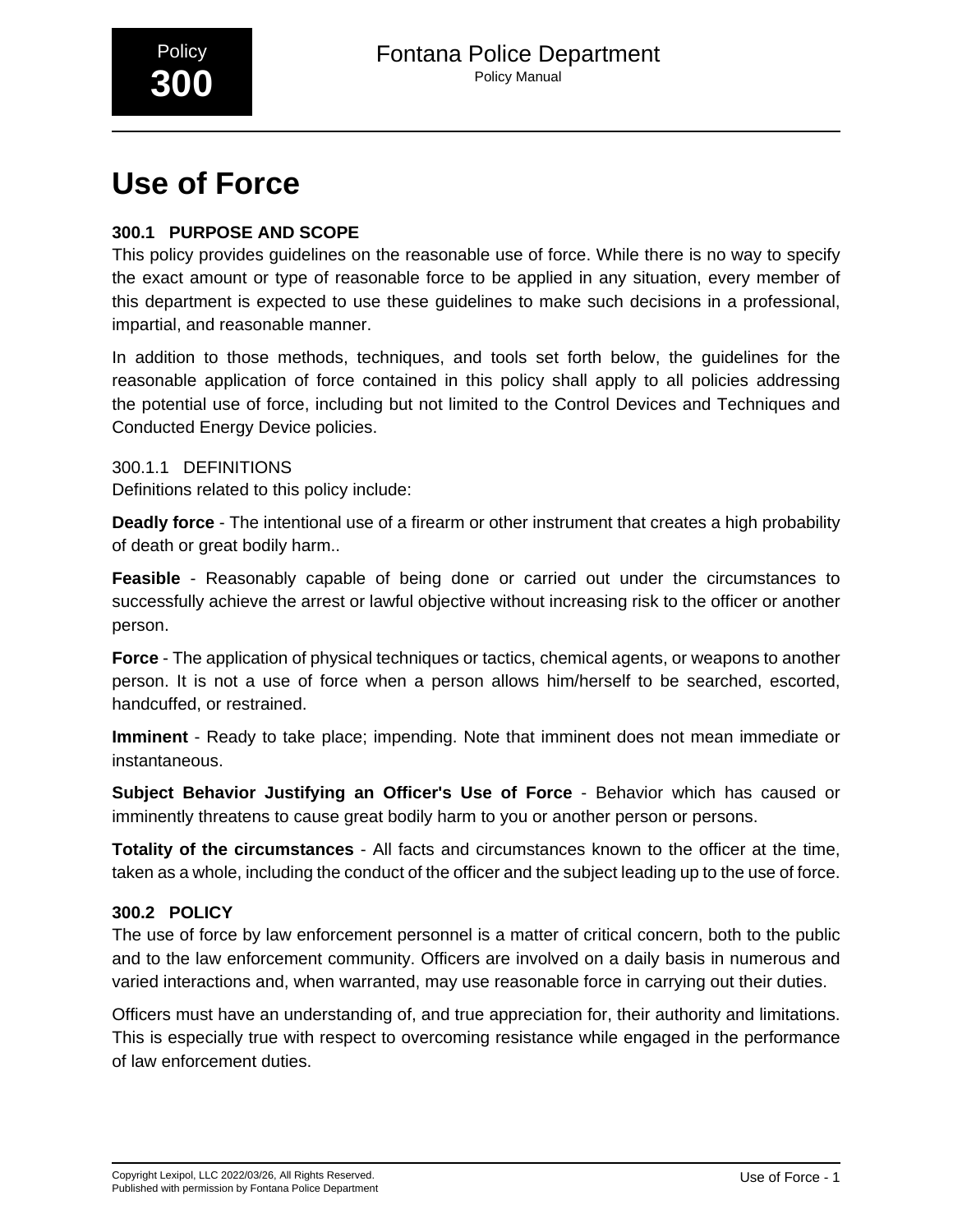## Fontana Police Department Policy Manual

The Fontana Police Department recognizes and respects the value of all human life and dignity without prejudice to anyone. Vesting officers with the authority to use reasonable force and to protect the public welfare requires monitoring, evaluation, and a careful balancing of all interests.

## 300.2.1 DUTY TO INTERCEDE AND REPORT

Any officer present and observing another law enforcement officer or a member using force that is clearly beyond that which is objectively reasonable under the circumstances shall, when in a position to do so, intercede to prevent the use of unreasonable force (Wis. Stat. § 175.44).

Any officer who observes another law enforcement officer or a member use force that is potentially beyond that which is objectively reasonable under the circumstances shall report these observations to a supervisor as soon as feasible (Wis. Stat. § 175.44).

## 300.2.2 PERSPECTIVE

When observing or reporting force used by a law enforcement officer, each officer should take into account the totality of the circumstances and the possibility that other law enforcement officers may have additional information regarding the threat posed by the subject.

## **300.3 USE OF FORCE**

Officers shall use only that amount of force that reasonably appears necessary given the facts and circumstances perceived by the officer at the time of the event to accomplish a legitimate law enforcement purpose.

The reasonableness of force will be judged from the perspective of a reasonable officer on the scene at the time of the incident. Any evaluation of reasonableness must allow for the fact that officers are often forced to make split-second decisions about the amount of force that reasonably appears necessary in a particular situation, with limited information and in circumstances that are tense, uncertain and rapidly evolving.

Given that no policy can realistically predict every possible situation an officer might encounter, officers are entrusted to use well-reasoned discretion in determining the appropriate use of force in each incident.

It is also recognized that circumstances may arise in which officers reasonably believe that it would be impractical or ineffective to use any of the tools, weapons or methods provided by this department. Officers may find it more effective or reasonable to improvise their response to rapidly unfolding conditions that they are confronting. In such circumstances, the use of any improvised device or method must nonetheless be reasonable and utilized only to the degree that reasonably appears necessary to accomplish a legitimate law enforcement purpose.

While the ultimate objective of every law enforcement encounter is to avoid or minimize injury, nothing in this policy requires an officer to retreat or be exposed to possible physical injury before applying reasonable force.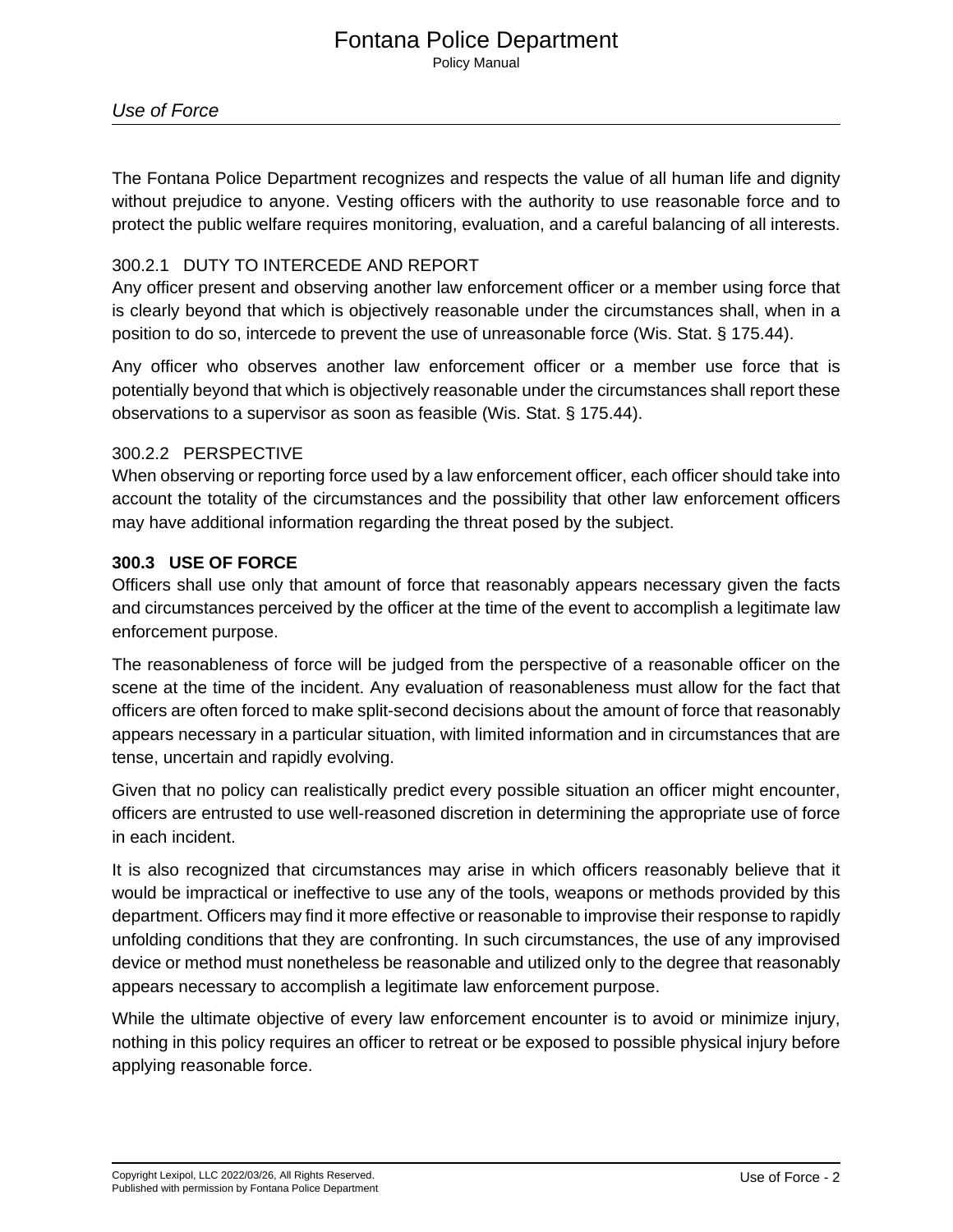# 300.3.1 ALTERNATIVE TACTICS - DE-ESCALATION

When circumstances reasonably permit, officers should use non-violent strategies and techniques to decrease the intensity of a situation, improve decision-making, improve communication, reduce the need for force, and increase voluntary compliance (e.g., summoning additional resources, formulating a plan, attempting verbal persuasion).

# 300.3.2 USE OF FORCE TO EFFECT AN ARREST

A law enforcement officer may use reasonable force to arrest a person or execute a warrant. Additionally, a law enforcement officer making a lawful arrest may command the aid of any person, and such person shall have the same power as that of the law enforcement officer (Wis. Stat. § 968.07; Wis. Stat. 968.14).\_

# 300.3.3 FACTORS USED TO DETERMINE THE REASONABLENESS OF FORCE

When determining whether to apply force and evaluating whether an officer has used reasonable force, a number of factors should be taken into consideration, as time and circumstances permit. These factors include but are not limited to:

- (a) Immediacy and severity of the threat to officers or others.
- (b) The conduct of the individual being confronted, as reasonably perceived by the officer at the time.
- (c) Officer/subject factors (e.g., age, size, relative strength, skill level, injuries sustained, level of exhaustion or fatigue, the number of officers available vs. subjects).
- (d) The effects of suspected drug or alcohol use.
- (e) The individual's mental state or capacity.
- (f) The individual's ability to understand and comply with officer commands.
- (g) Proximity of weapons or dangerous improvised devices.
- (h) The degree to which the individual has been effectively restrained and his/her ability to resist despite being restrained.
- (i) The availability of other reasonable and feasible options and their possible effectiveness.
- (j) Seriousness of the suspected offense or reason for contact with the individual.
- (k) Training and experience of the officer.
- (l) Potential for injury to officers, suspects, and others.
- (m) Whether the individual appears to be resisting, attempting to evade arrest by flight, or is attacking the officer.
- (n) The risk and reasonably foreseeable consequences of escape.
- (o) The apparent need for immediate control of the individual or a prompt resolution of the situation.
- (p) Whether the conduct of the individual being confronted no longer reasonably appears to pose an imminent threat to the officer or others.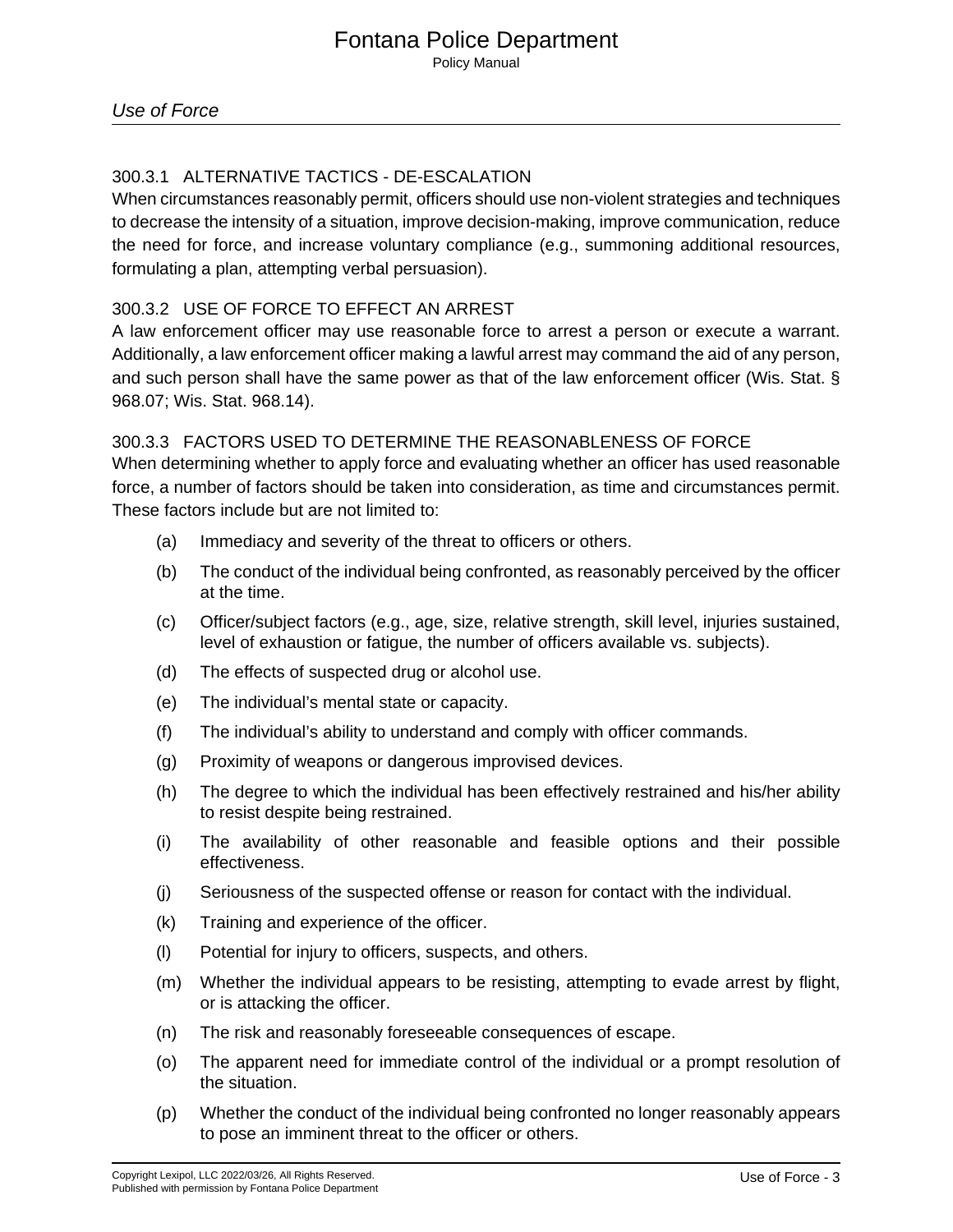- (q) Prior contacts with the individual or awareness of any propensity for violence.
- (r) Any other exigent circumstances.

## 300.3.4 PAIN COMPLIANCE TECHNIQUES

Pain compliance techniques may be effective in controlling a physically or actively resisting individual. Officers may only apply those pain compliance techniques for which they have successfully completed department-approved training. Officers utilizing any pain compliance technique should consider:

- (a) The degree to which the application of the technique may be controlled given the level of resistance.
- (b) Whether the individual can comply with the direction or orders of the officer.
- (c) Whether the individual has been given sufficient opportunity to comply.

The application of any pain compliance technique shall be discontinued once the officer determines that compliance has been achieved.

#### 300.3.5 CAROTID CONTROL HOLD

A carotid control hold is a technique designed to control an individual by temporarily restricting blood flow through the application of pressure to the side of the neck. The proper application of the carotid control hold may be effective in restraining a violent or combative individual. However, due to the potential for injury, the use of the carotid control hold is limited to those circumstances where deadly force is authorized and is subject to the following (Wis. Stat. § 66.0511):

- (a) At all times during the application of the carotid control hold, the response of the individual should be monitored. The carotid control hold should be discontinued when circumstances indicate that the application no longer reasonably appears necessary.
- (b) Any individual who has had the carotid control hold applied, regardless of whether he/ she was rendered unconscious, shall be promptly examined by paramedics or other qualified medical personnel and should be monitored until such examination occurs.
- (c) The officer shall inform any person receiving custody, or any person placed in a position of providing care, that the individual has been subjected to the carotid control hold and whether the individual lost consciousness as a result.
- (d) Any officer attempting or applying the carotid control hold shall promptly notify a supervisor of the use or attempted use of such hold.
- (e) The use or attempted use of the carotid control hold shall be thoroughly documented by the officer in any related reports.

#### 300.3.6 CHOKE HOLD

The use of a choke hold, which is the intentional and prolonged application of force to the throat or windpipe, is limited to circumstances where deadly force is authorized and if applied, is subject to the same guidelines and requirements as a carotid control hold (Wis. Stat. § 66.0511).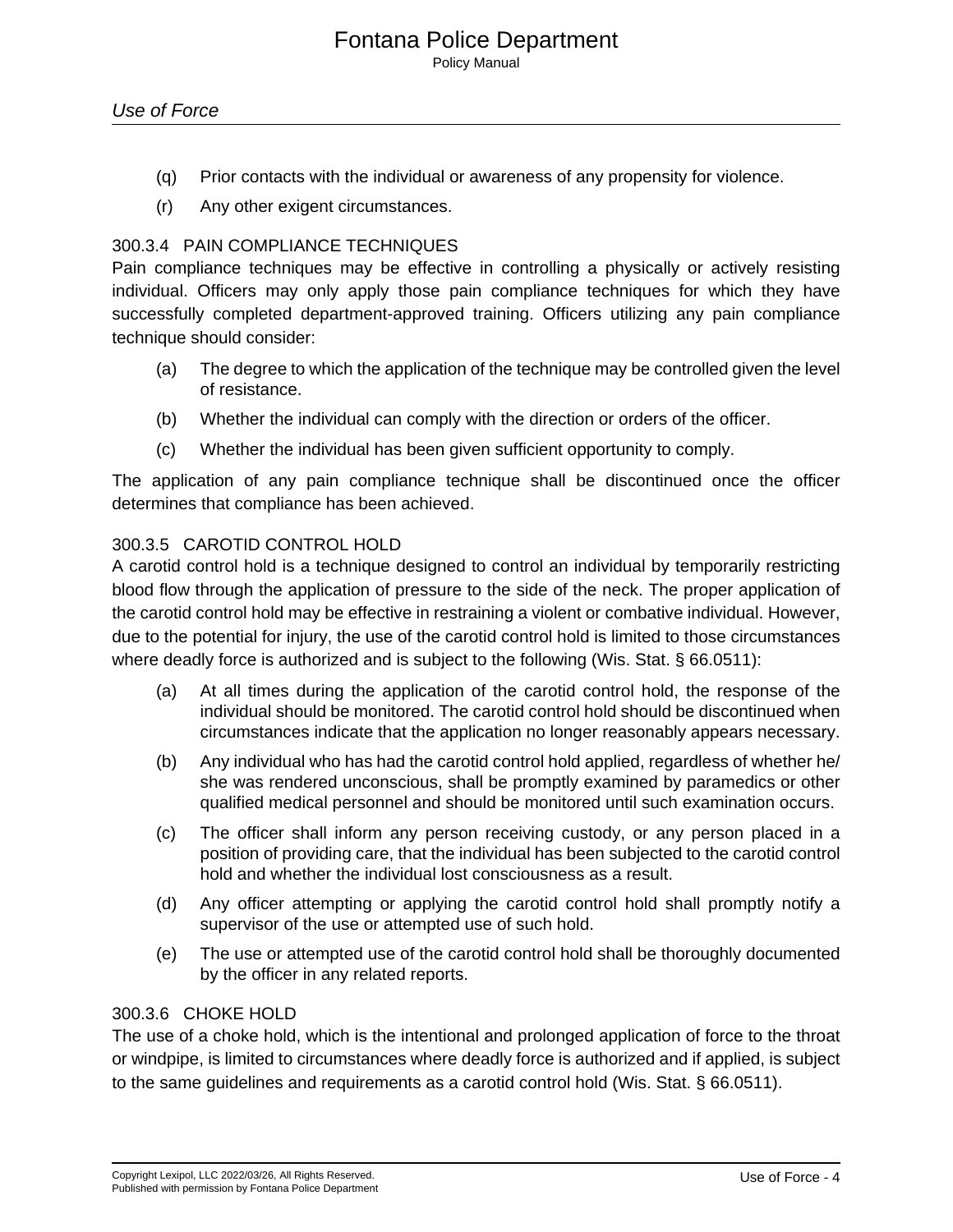# 300.3.7 USE OF FORCE TO SEIZE EVIDENCE

In general, officers may use reasonable force to lawfully seize evidence and to prevent the destruction of evidence. However, officers are discouraged from using force solely to prevent a person from swallowing evidence or contraband. In the instance when force is used, officers should not intentionally use any technique that restricts blood flow to the head, restricts respiration or which creates a reasonable likelihood that blood flow to the head or respiration would be restricted. Officers are encouraged to use techniques and methods taught by the Fontana Police Department for this specific purpose.

# **300.4 DEADLY FORCE APPLICATIONS**

When reasonable, the officer shall, prior to the use of deadly force, make efforts to identify him/ herself as a peace officer and to warn that deadly force may be used, unless the officer has objectively reasonable grounds to believe the person is aware of those facts.

Use of deadly force is justified in the following circumstances involving imminent threat or imminent risk:

- (a) An officer may use deadly force to protect him/herself or others from what he/she reasonably believes is an imminent threat of death or great bodily harm.
- (b) An officer may use deadly force to stop a fleeing subject when the officer has probable cause to believe that the individual has committed, or intends to commit, a felony involving the infliction or threatened infliction of great bodily harm or death, and the officer reasonably believes that there is an imminent risk of great bodily harm or death to any other person if the individual is not immediately apprehended. Under such circumstances, a verbal warning should precede the use of deadly force, where feasible.

Imminent does not mean immediate or instantaneous. An imminent danger may exist even if the suspect is not at that very moment pointing a weapon at someone. For example, an imminent danger may exist if an officer reasonably believes that the individual has a weapon or is attempting to access one and intends to use it against the officer or another person. An imminent danger may also exist if the individual is capable of causing serious bodily injury or death without a weapon, and the officer believes the individual intends to do so.

# 300.4.1 MOVING VEHICLES

Shots fired at or from a moving vehicle involve additional considerations and risks, and are rarely effective.

When feasible, officers should take reasonable steps to move out of the path of an approaching vehicle instead of discharging their firearm at the vehicle or any of its occupants.

An officer should only discharge a firearm at a moving vehicle or its occupants when the officer reasonably believes there are no other reasonable means available to avert the imminent threat of the vehicle, or if deadly force other than the vehicle is directed at the officer or others.

Officers should not shoot at any part of a vehicle in an attempt to disable the vehicle.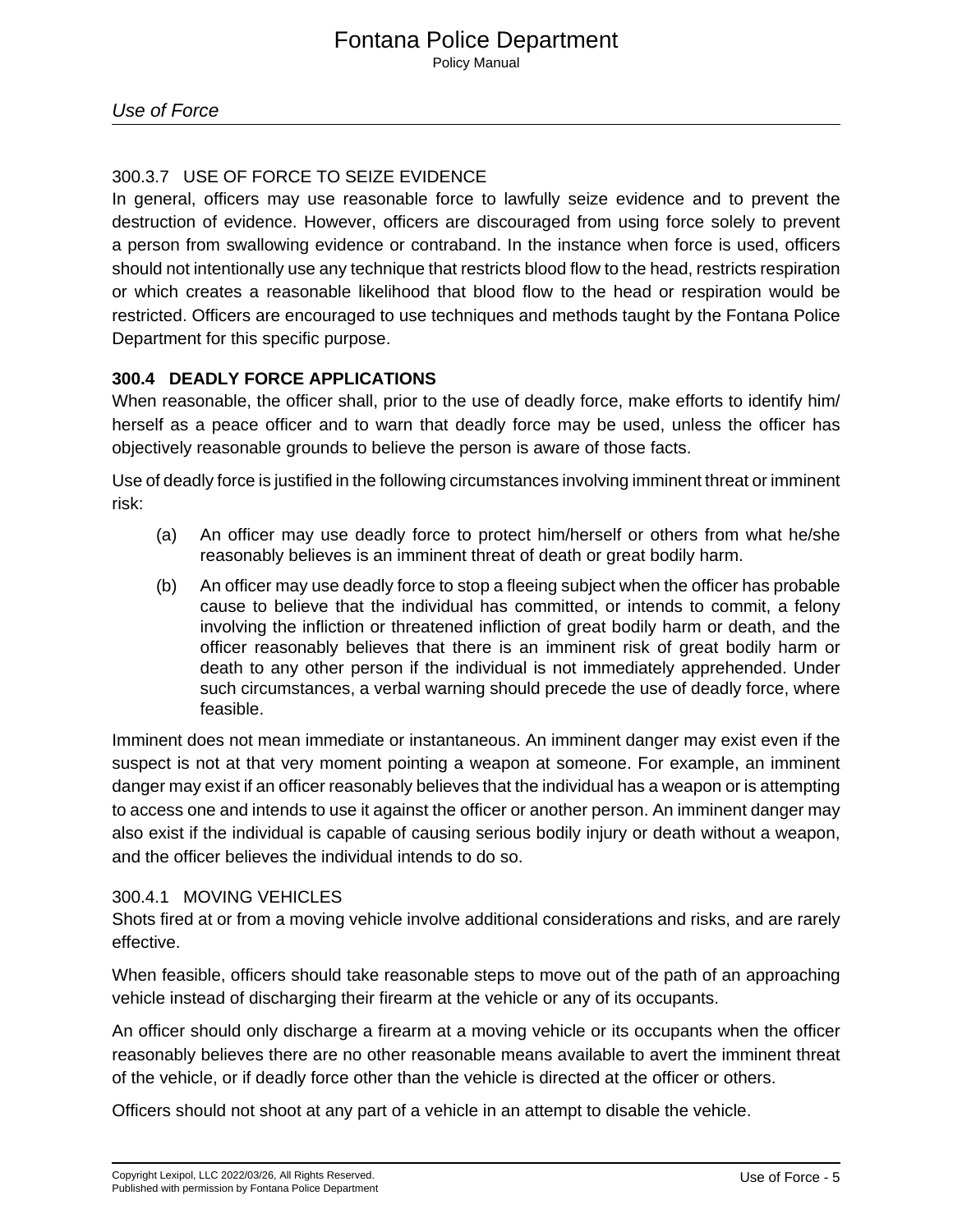## **300.5 REPORTING THE USE OF FORCE**

Any use of force by a member of this department shall be documented promptly, completely, and accurately in an appropriate report, depending on the nature of the incident. The officer should articulate the factors perceived and why he/she believed the use of force was reasonable under the circumstances.

To collect data for purposes of training, resource allocation, analysis, and related purposes, the Department may require the completion of additional report forms, as specified in department policy, procedure, or law. See the Report Preparation Policy for additional circumstances that may require documentation.

## 300.5.1 NOTIFICATIONS TO SUPERVISORS

Supervisory notification shall be made as soon as practicable following the application of force in any of the following circumstances:

- (a) The application caused a visible injury.
- (b) The application would lead a reasonable officer to conclude that the individual may have experienced more than momentary discomfort.
- (c) The individual subjected to the force complained of injury or continuing pain.
- (d) The individual indicates intent to pursue litigation.
- (e) Any application of the TASER device or control device.
- (f) Any application of a restraint device other than handcuffs, shackles, or belly chains.
- (g) The individual subjected to the force was rendered unconscious.
- (h) An individual was struck or kicked.
- (i) An individual alleges unreasonable force was used or that any of the above has occurred.

## 300.5.2 REPORTING TO WISCONSIN DEPARTMENT OF JUSTICE

Statistical data regarding all qualifying use of force incidents is to be reported to the Wisconsin Department of Justice as required by Wis. Stat. § 165.845. For the purposes of this section, a qualifying use of force incident means any incident (Wis. Stat. § 165.845):

- (a) Involving the discharge of a firearm by an officer at or in the direction of a civilian.
- (b) Involving the discharge of a firearm by a civilian at or in the direction of an officer.
- (c) Involving any action taken by an officer in response to an act of resistance that results in great bodily harm or death (Wis. Stat. § 939.22).
- (d) Involving an act of resistance taken by a civilian against an officer that results in great bodily harm or death.

#### **300.6 MEDICAL CONSIDERATIONS**

Once it is reasonably safe to do so, medical assistance shall be obtained for any person who exhibits signs of physical distress, has sustained visible injury, expresses a complaint of injury or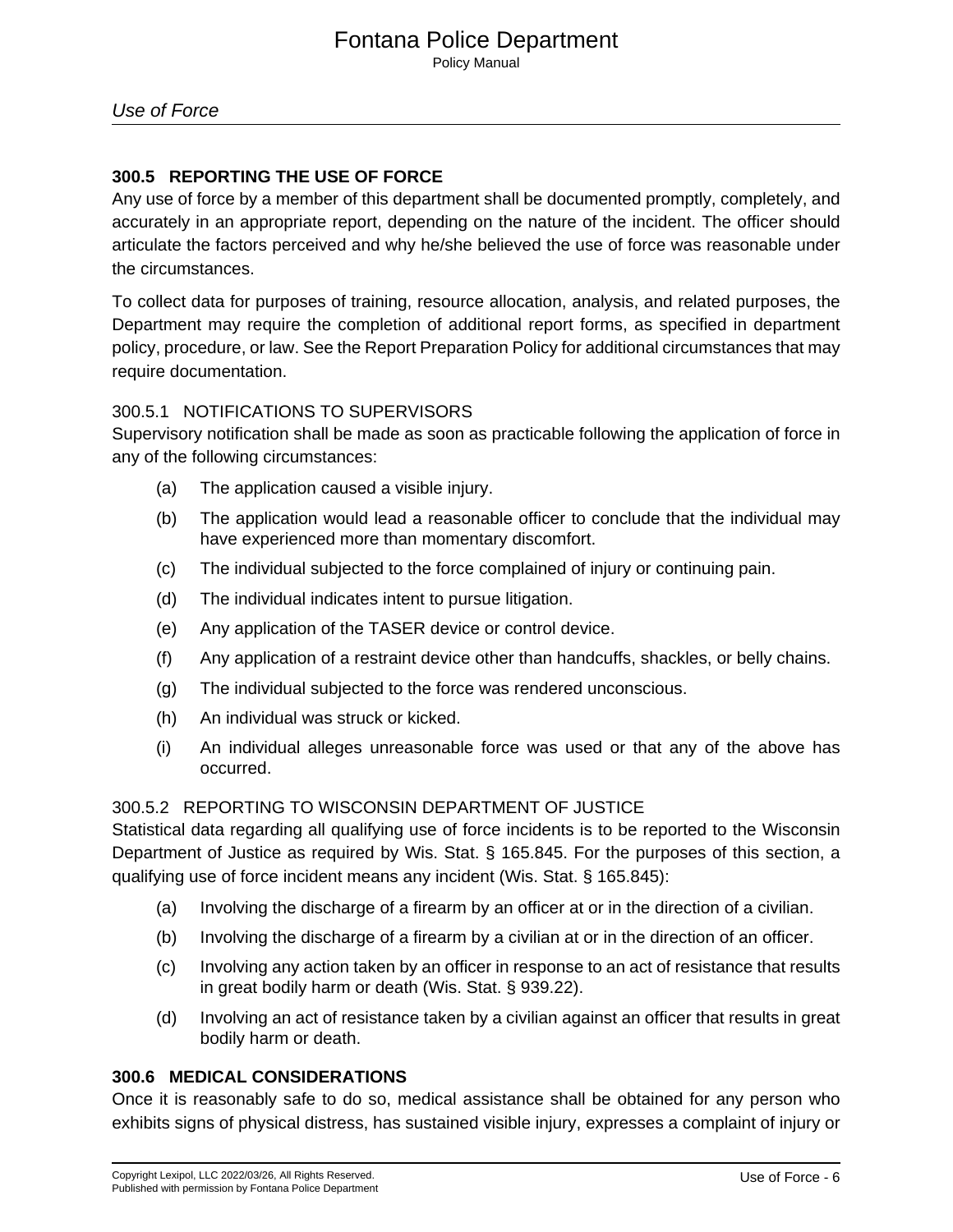continuing pain, or was rendered unconscious. Any individual exhibiting signs of physical distress after an encounter should be continuously monitored until he/she can be medically assessed. Individuals should not be placed on their stomachs for an extended period, as this could impair their ability to breathe.

Based upon the officer's initial assessment of the nature and extent of the individual's injuries, medical assistance may consist of examination by an emergency medical services provider or medical personnel at a hospital or jail. If any such individual refuses medical attention, such a refusal shall be fully documented in related reports and, whenever practicable, should be witnessed by another officer and/or medical personnel. If a recording is made of the contact or an interview with the individual, any refusal should be included in the recording, if possible.

The on-scene supervisor or, if the on-scene supervisor is not available, the primary handling officer shall ensure that any person providing medical care or receiving custody of a person following any use of force is informed that the person was subjected to force. This notification shall include a description of the force used and any other circumstances the officer reasonably believes would be potential safety or medical risks to the subject (e.g., prolonged struggle, extreme agitation, impaired respiration).

Individuals who exhibit extreme agitation, violent irrational behavior accompanied by profuse sweating, extraordinary strength beyond their physical characteristics, and imperviousness to pain (sometimes called "excited delirium"), or who require a protracted physical encounter with multiple officers to be brought under control, may be at an increased risk of sudden death. Calls involving these persons should be considered medical emergencies. Officers who reasonably suspect a medical emergency should request medical assistance as soon as practicable and have medical personnel stage away.

See the Medical Aid and Response Policy for additional guidelines.

# **300.7 SUPERVISOR RESPONSIBILITIES**

A supervisor should respond to a reported application of force resulting in visible injury, if reasonably available. When a supervisor is able to respond to an incident in which there has been a reported application of force, the supervisor is expected to:

- (a) Obtain the basic facts from the involved officers. Absent an allegation of misconduct or excessive force, this will be considered a routine contact in the normal course of duties.
- (b) Ensure that any injured parties are examined and treated.
- (c) When possible, separately obtain a recorded interview with the individual upon whom force was applied. If this interview is conducted without the individual having voluntarily waived his/her Miranda rights, the following shall apply:
	- 1. The content of the interview should not be summarized or included in any related criminal charges.